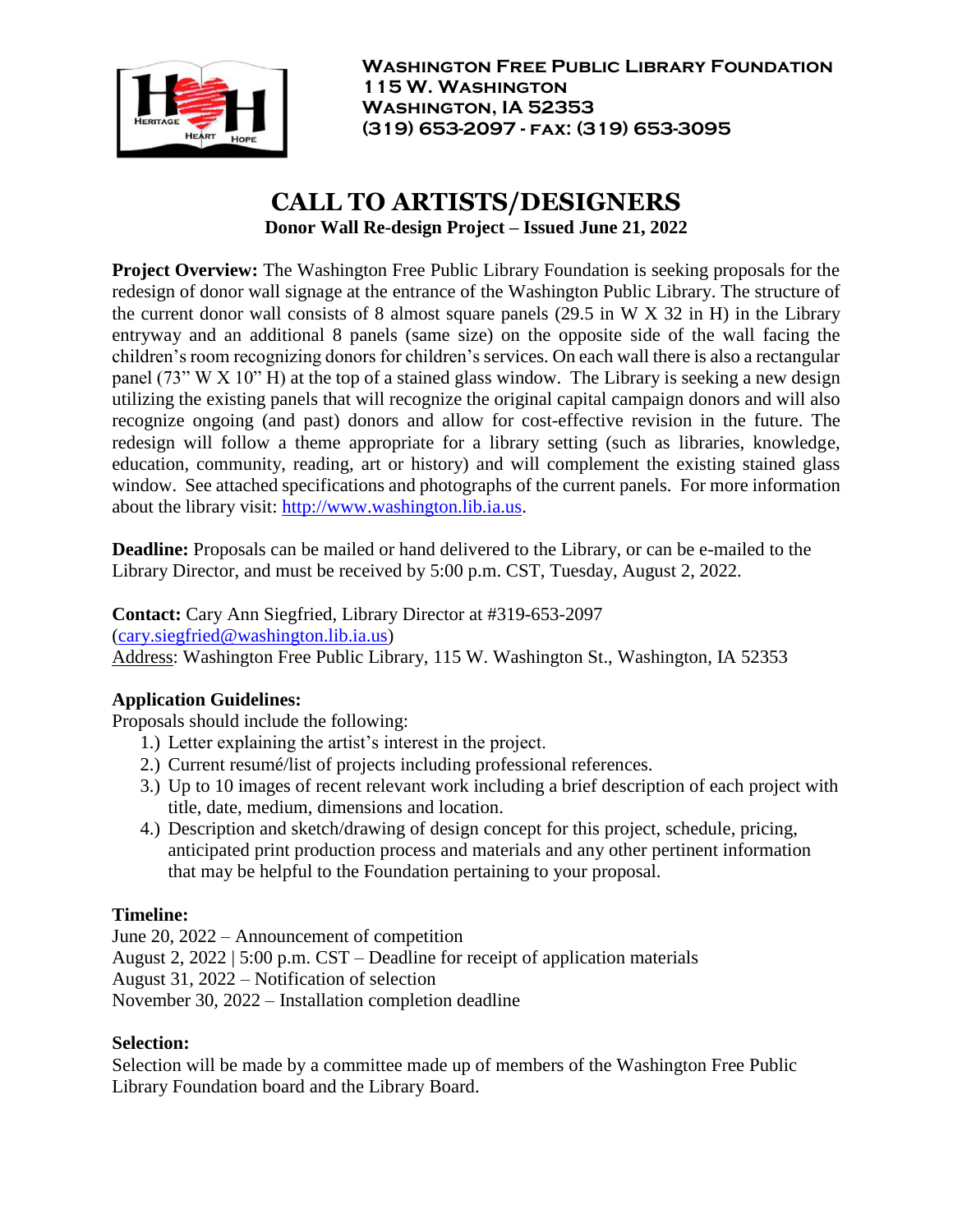

### **Selection Criteria:**

The committee will use the following criteria in the selection process:

- Originality: creativity and uniqueness of proposed theme for this project;
- Ability to work with print vendors on producing the revised panels;
- Ease of adding new donors and reprinting the panels;
- Feasibility: artist's proven track record/ability to complete the work on time and within the artist's proposed budget.
- Price: artist's compensation, estimated cost of producing the panels and future costs for revision of the panels.

## SPECIFICATIONS:

- 1. Artists/Designers interested in submitting a proposal should make an appointment with the Library Director to visit the Library, investigate the structure of the panels and confirm measurements for their design. Following that meeting, any questions or requests for clarification should be submitted in writing to the Library Director.
- 2. The format of all proposals should be exactly as follows:
	- a. Letter introducing the artist/designer and expressing interest in the project
	- b. Resume and/or list of similar design projects
	- c. Up to 10 images of recent relevant work including a brief description of each project with title, date, medium, dimensions and location
	- d. Description and sketch/drawing(s) of design concept for this project
	- e. Schedule for project completion
	- f. Artist/designer requested compensation for the project
	- g. Estimated pricing for print production of the panels, including the name/contact information of the vendor providing the quote
	- h. Description of the process for adding names and reproducing the panels in the future
	- i. Any additional pertinent information (limited to  $18\frac{1}{2}$  X 11 page)
- 3. Proposals not adhering to the order/format requested in Specification #2 will not be considered.
- 4. The front entryway panels will continue to contain the names of general Capital Campaign donors as well as ongoing donors.
- 5. The panels facing the children's department will contain names of capital campaign donors to the children's area, as well as ongoing donors to children's services.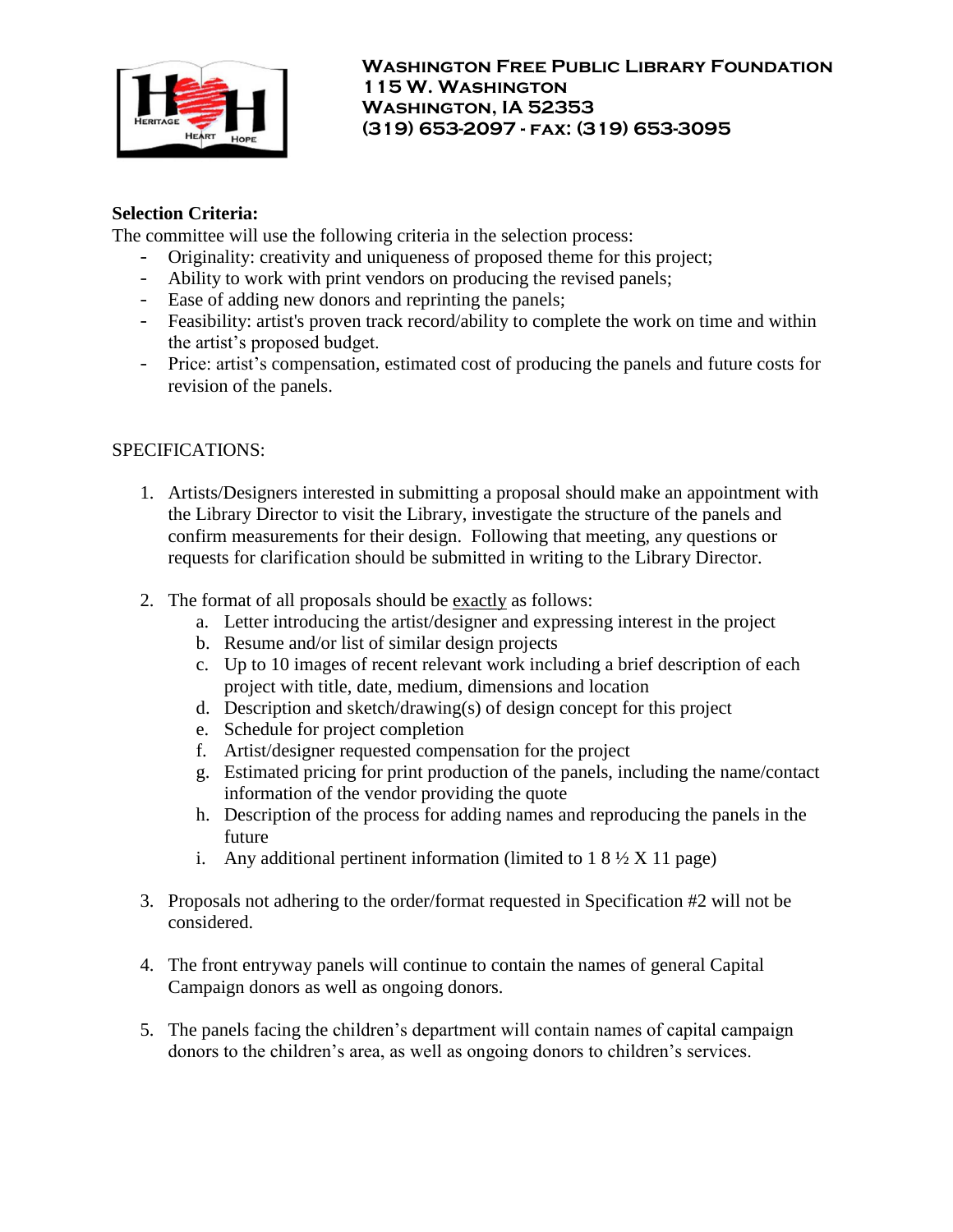

- 6. The panels are numbered in the attached photographs. Proposals submitted should utilize this same numbering system.
- 7. The monetary divisions for the capital campaign donors in the front entryway are listed below. The number of names in each category can be determined by the attached photographs. It is not required for the larger amounts to receive a larger font size, but this is an option.
	- a. \$500,00 & above
	- b. \$100,000 \$499,999
	- c.  $$50,000 $99,999$
	- d. \$25,000 \$49,999
	- e.  $$10,000 $24,999$
	- f. \$2,500 \$4,999
	- g. \$1,000 \$2,499
- 8. The monetary divisions for the capital campaign donors in the children's area are:
	- a. \$10,00 and above
	- b. \$5,000 \$9.999
	- c. \$2,000 \$4,999
	- d. \$1,000 \$1,999
- 9. Ongoing donors on both sides of the wall will not be labelled and categorized by monetary level, only by name with differences in size of font (largest font: \$50,000 & above, medium \$5,000 - \$49,999, smaller \$1,000 - \$4,999). The designer is expected to present a concept that arranges this information in a tasteful and cohesive manner.
- 10. The ongoing donor section of the wall should be prefaced by the following note: "We appreciate the donors, past and present who have contributed to library services, programs and collections."
- 11. The capital campaign section of the wall should be prefaced by the following note: "We thank these major contributors who made our current library building possible:"
- 12. Panels 8 & 9 currently contain information regarding the Chilcote Society and previous planned giving to the library. This information will be incorporated into the ongoing donor organization since it does not involve the capital campaign by a note that says "Upon her death in 1901, Jane A. Chilcote donated her home to the City of Washington to house the Washington Free Public Library. The Chilcote Society exists to honor those who have remembered the Washington Public Library at the end of their lives and those names are denoted by an "\*" (As an option Chilcote Society donors could also be a different color or stylistic treatment)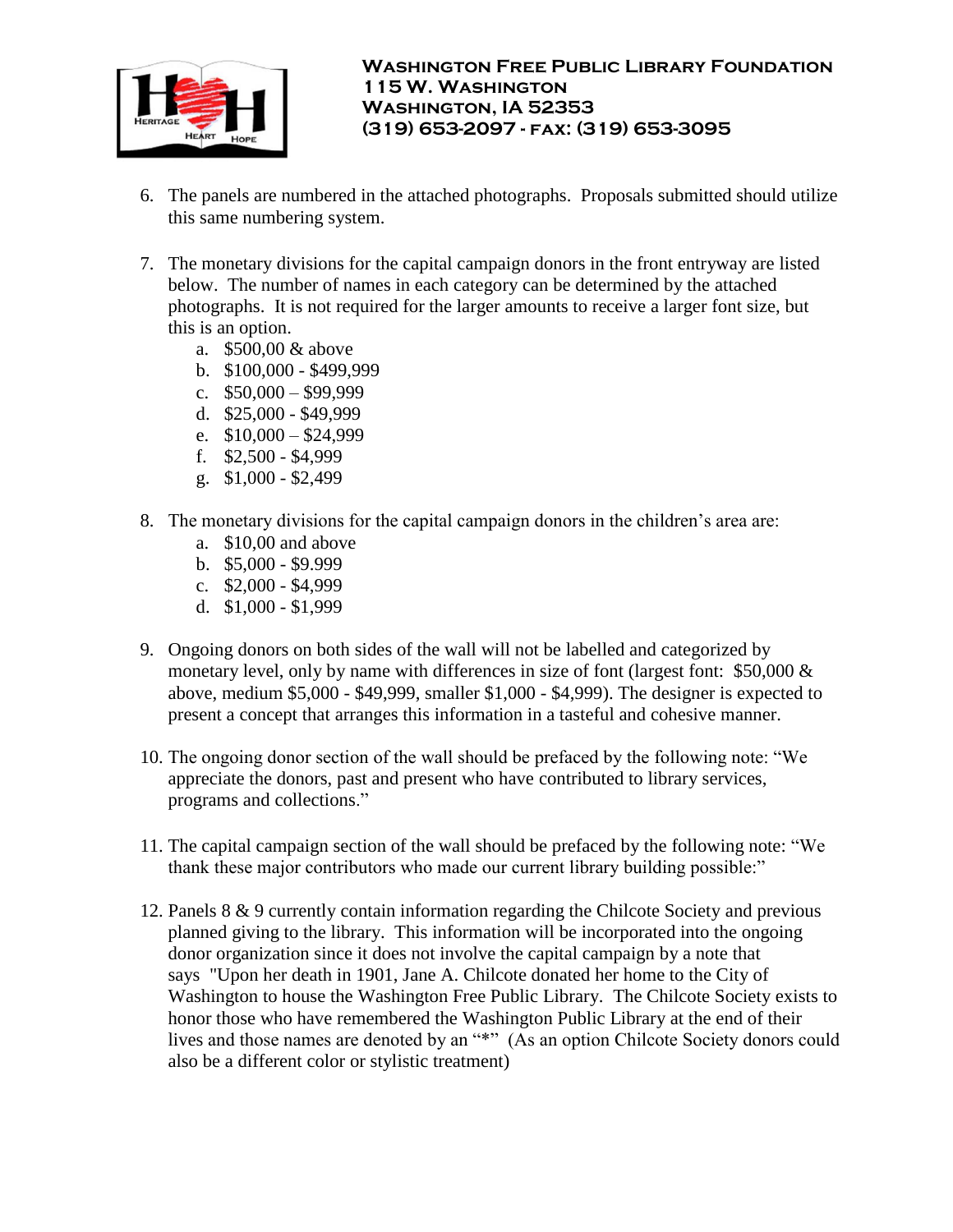

- 13. The number of donors on the ongoing donor section of the wall is expected to be around 35 names (Including Chilcote Society donors) to begin with but the concept presented should allow for the constant expansion of that number by adjusting font sizes and spacing.
- 14. Designers are encouraged to include graphical/decorative elements to the donor wall panels that are creative and include a theme appropriate to the library setting and which complements the existing stained glass art. The theme of the children's wall could be different in concept than the entryway wall.
- 15. Any stock images used in the design which must be purchased/licensed should be noted as such, with the price of obtaining the license.
- 16. If images/artwork contained in the work are original to the artist, this should be noted. Copyright for any artistic works shall remain with the artist, provided that the artist enters into a written agreement for limited usage of copyright by the Library. The artist grants to the library an irrevocable license to make reproductions of the artwork as necessary.
- 17. Proposals should include information regarding the materials and print production process for the panels and should include pricing from a recommended printing vendor for production. The Library will pay a printer (not necessarily the proposer's recommended vendor) directly for producing the panels.
- 18. The chosen artists/designer will turn over print ready files for production of the panels within the timeline specified and will also provide the library with files that can be easily edited and reproduced in the future. The designer should specify in their proposal the design software program they will be utilizing.
- 19. The chosen designer will work in collaboration with the print vendor in producing the panels.
- 20. Payment to the chosen designer will be made as follows:
	- a. 75% of the contracted amount paid when the design is finalized and design files turned over to the Library.
	- b. 25% of the contracted amount paid when the new panels are installed.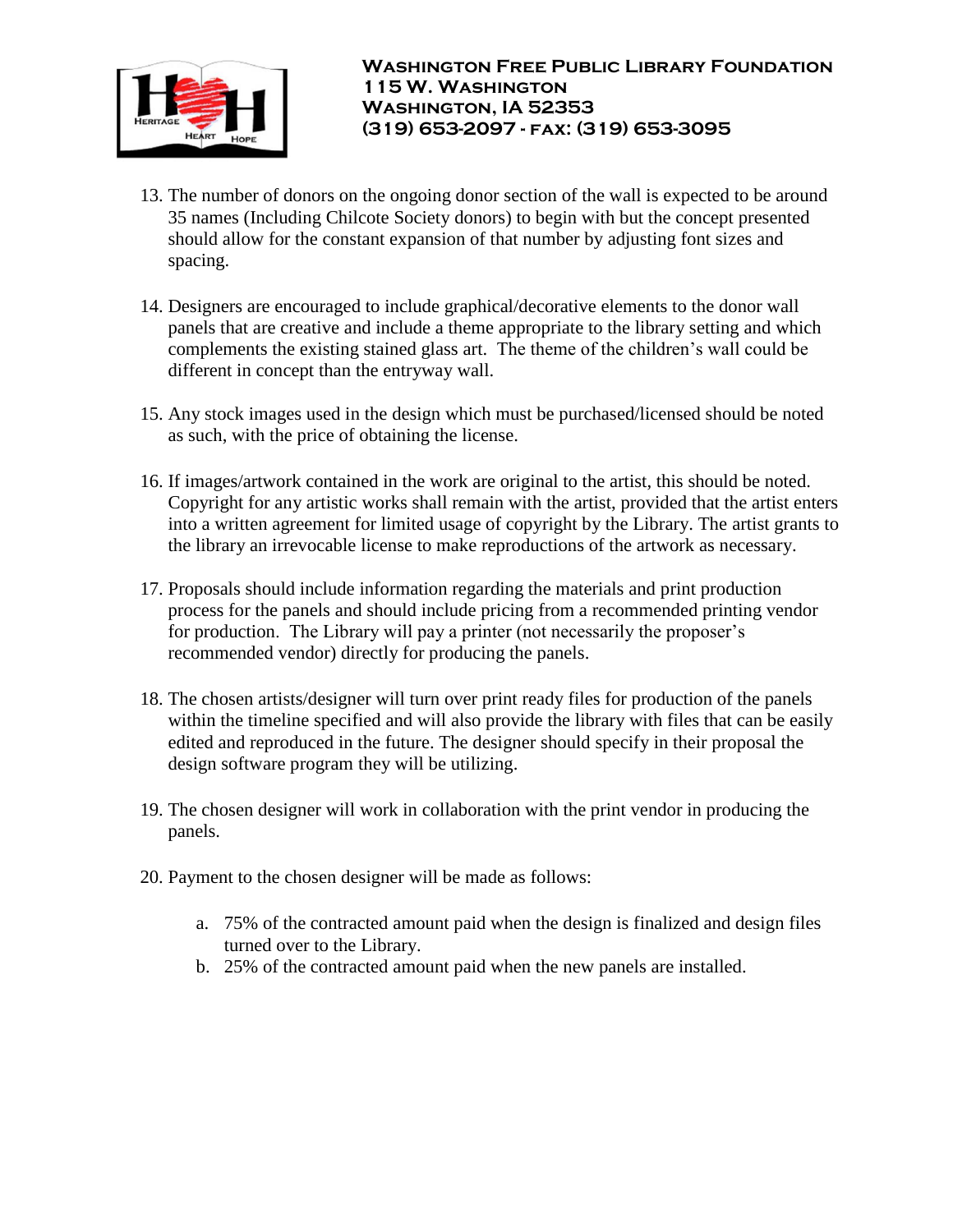

### **Entry Way Panels**

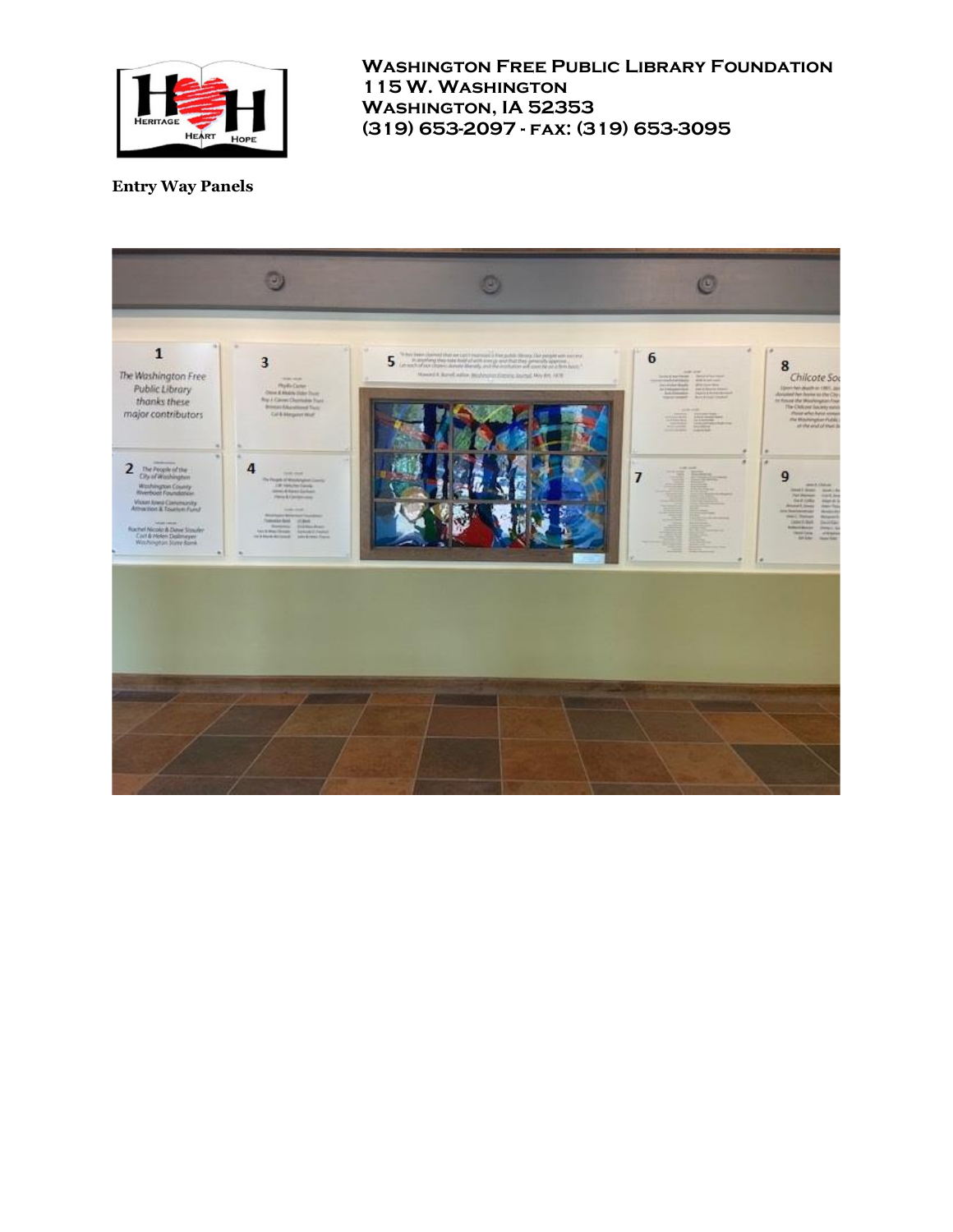

#### **Children's Wall Panels**